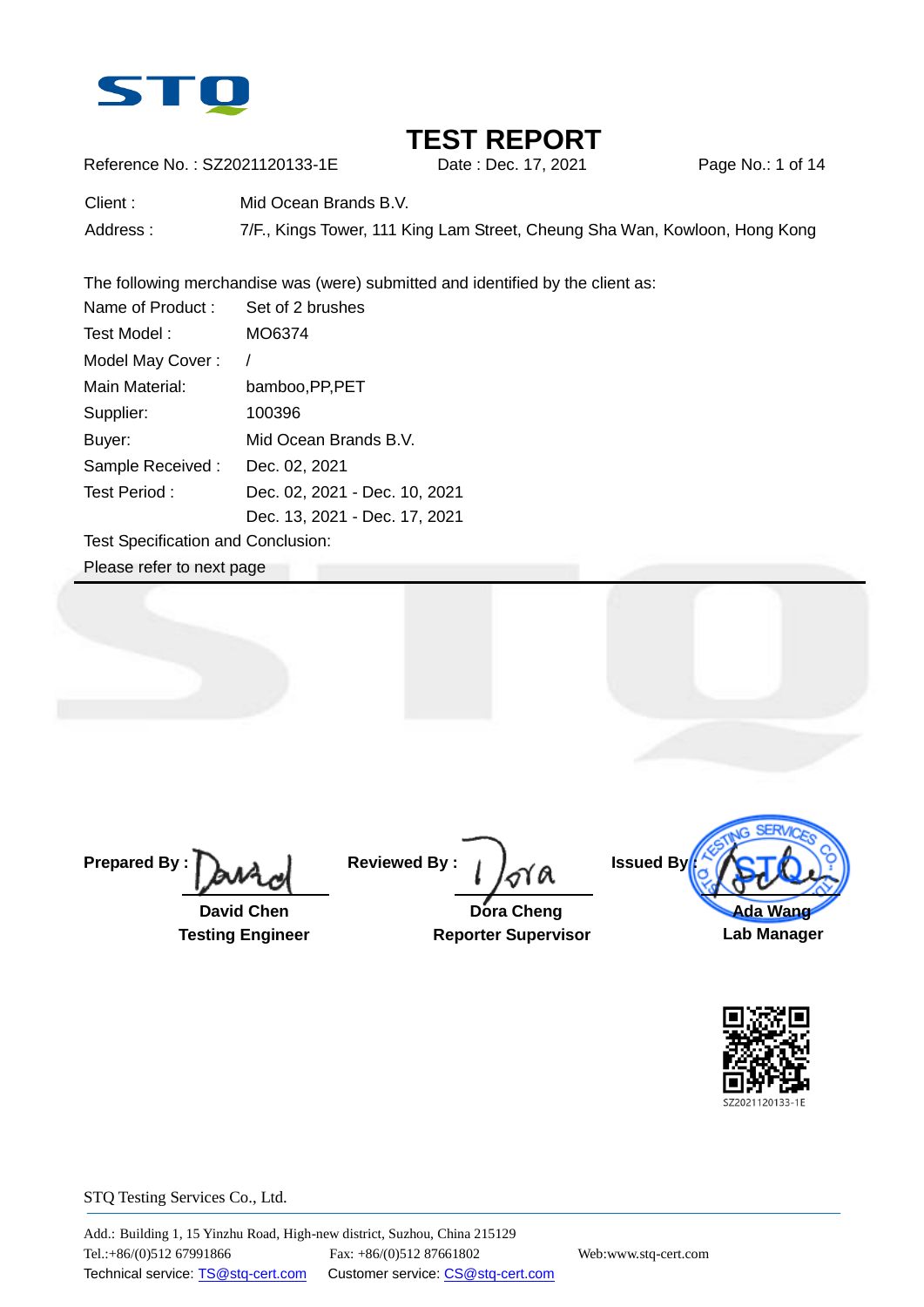

Reference No.: SZ2021120133-1E Date : Dec. 17, 2021 Page No.: 2 of 14

|     | <b>Test Specification</b>                                                                                     | <b>Conclusion</b> |
|-----|---------------------------------------------------------------------------------------------------------------|-------------------|
| 1.  | Bisphenol-A (BPA) content according to French law No 2012-1442                                                | <b>PASS</b>       |
| 2.  | Lead (Pb) content according to EC Regulation 1907/2006,                                                       | <b>PASS</b>       |
|     | <b>REACH Annex XVII (entry 63)</b>                                                                            |                   |
| 3.  | Cadmium (Cd) content according to EC Regulation 1907/2006,                                                    | <b>PASS</b>       |
|     | <b>REACH Annex XVII (entry 23)</b>                                                                            |                   |
| 4.  | Phthalate content according to EC Regulation 1907/2006,                                                       | <b>PASS</b>       |
|     | REACH Annex XVII (entry 51&52)                                                                                |                   |
| 5.  | Formaldehyde Release according to Client's Requirement                                                        | <b>PASS</b>       |
|     | Commission Regulation (EU) No 10/2011 and its subsequent amendment Regulation EU No.1282/2011,                |                   |
|     | 1183/2012, 202/2014 and Regulation (EU) 2016/1416, (EU) 2017/752, (EU) 2018/213, (EU) 2020/1245 on            |                   |
|     | plastic materials and articles intended to come into contact with foodstuffs, General Requirement (Article 3) |                   |
|     | in EU Regulation No. 1935/2004                                                                                |                   |
| 6.  | Overall Migration test for PET&PP                                                                             | <b>PASS</b>       |
| 7.  | Soluble Heavy Metals for PET&PP                                                                               | <b>PASS</b>       |
| 8.  | Specific Migration of Primary Aromatic Amine for PET&PP                                                       | <b>PASS</b>       |
| 9.  | Specific Migration of Acetaldehyde for PET                                                                    | <b>PASS</b>       |
| 10. | Specific Migration of Terephthalic acid for PET                                                               | <b>PASS</b>       |

**\*\*\*\*\*\*\*\* To be continued \*\*\*\*\*\*\*\***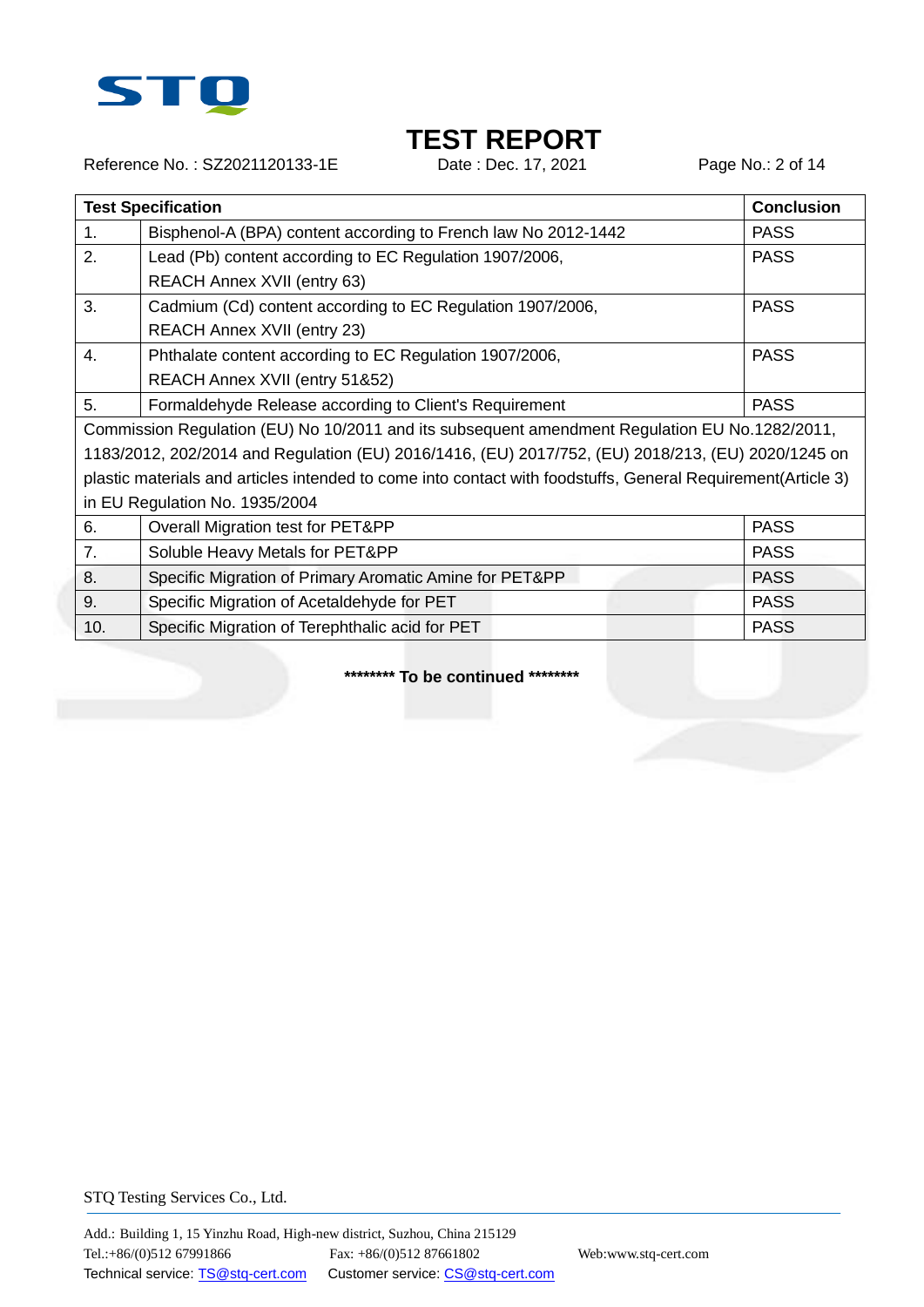

Reference No.: SZ2021120133-1E Date : Dec. 17, 2021 Page No.: 3 of 14

### **TEST RESULTS:**

### **1. Bisphenol-A (BPA) Content**

**Test Method:** With reference to EPA 3550C-2007, Analysis was performed by LC.

| Test Item(s)      | Unit  | <b>MDL</b> | <b>Test Result(s)</b> |             | Limited Value <sup>1</sup> |
|-------------------|-------|------------|-----------------------|-------------|----------------------------|
|                   |       |            | $3\sharp^4$           | $4\sharp^4$ |                            |
| Bisphenol-A (BPA) | mg/kg | 0.1        | N.D.                  | N.D.        | Prohibition                |

**Remark:** <sup>①</sup>The Limited value is based on French law No 2012-1442.

### **2. Lead(Pb) Content**

**Test Method:** With reference to EPA 3052-1996 & EPA 6010D-2018, Analysis was performed by ICP-OES.

| Test Item(s) | <b>MDL</b> |      | Limited Value <sup>2</sup> |         |         |
|--------------|------------|------|----------------------------|---------|---------|
|              | (mg/kg)    | 1#   | 2#                         | $3#+4#$ | (mg/kg) |
| Lead(Pb)     | 10         | N.D. | N.D.                       | N.D.    | 500     |

**Remark:** <sup>②</sup>The Limited value is based on EC Regulation 1907/2006,REACH Annex XVII (entry 63).

#### **3. Cadmium (Cd) Content**

**Test Method:** With reference to EN 1122-2001 Method B, Analysis was performed by ICP-OES.

| Test Item(s) | <b>MDL</b> | <b>Test Result(s)</b><br>(mg/kg) |         | <b>Limited Value</b> <sup>3</sup> |
|--------------|------------|----------------------------------|---------|-----------------------------------|
|              | (mg/kg)    | 1#                               | $3#+4#$ | (mg/kg)                           |
| Cadmium (Cd) | 10         | N.D.                             | N.D.    | 100                               |

**Remark:** <sup>③</sup>The Limited value is based on EC Regulation 1907/2006, REACH Annex XVII (entry 23).

**\*\*\*\*\*\*\*\* To be continued \*\*\*\*\*\*\*\***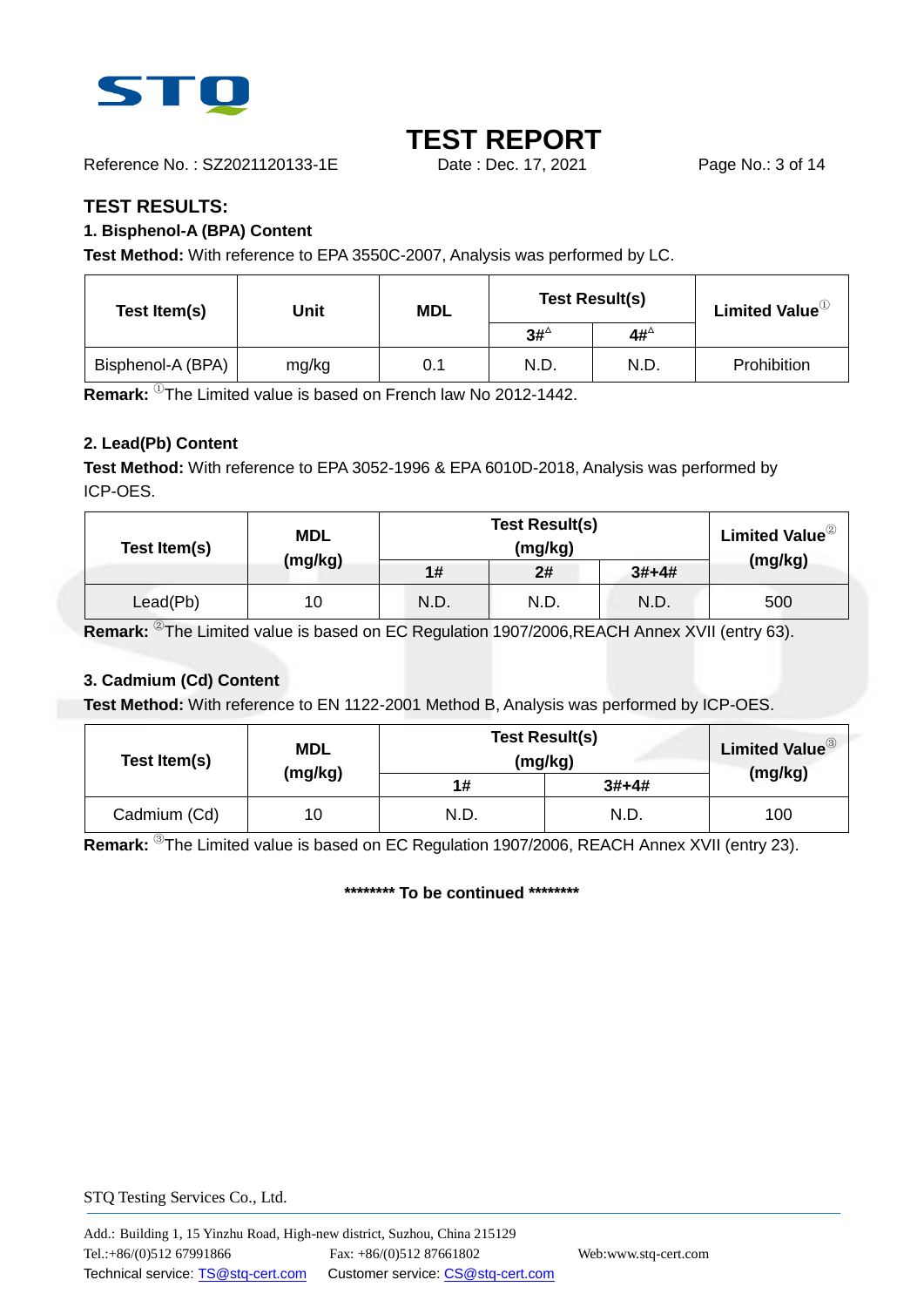

Reference No.: SZ2021120133-1E Date : Dec. 17, 2021 Page No.: 4 of 14

### **4. Phthalates Content**

**Test Method:** With reference to EN 14372:2004, Analysis was performed by GC-MS.

(1-1) For plasticized materials (including toys and childcare articles)

| Test Item(s)                     | Unit | <b>MDL</b> | <b>Test Result(s)</b> | Limited<br>Value $^{\circledR}$ |       |
|----------------------------------|------|------------|-----------------------|---------------------------------|-------|
|                                  |      |            | 1#                    | $3#+4#$                         |       |
| Dibutyl Phthalate((DBP)          |      | 0.005      | N.D.                  | N.D.                            | ---   |
| Benzylbutyl Phthalate(BBP)       |      | 0.005      | N.D.                  | N.D.                            | ---   |
| Di-(2-ethylhexyl)Phthalate(DEHP) | %    | 0.005      | N.D.                  | N.D.                            |       |
| Di-isobutyl phthalate (DIBP)     |      | 0.005      | N.D.                  | N.D.                            |       |
| Total (DBP+BBP+DEHP+DIBP)        |      | ---        | < 0.020               | < 0.020                         | < 0.1 |

(1-2) For toys and childcare articles that can be mouthed

| Test Item(s)                | <b>Unit</b> | <b>MDL</b> |         | <b>Test Result(s)</b> |                    |  |
|-----------------------------|-------------|------------|---------|-----------------------|--------------------|--|
|                             |             |            | 1#      | $3#+4#$               | Value <sup>4</sup> |  |
| Di-iso-nonylphthalate(DINP) |             | 0.005      | N.D.    | N.D.                  | ---                |  |
| Di-n-octylphthalate(DNOP)   |             | 0.005      | N.D.    | N.D.                  |                    |  |
| Di-iso-decylphthalate(DIDP) | %           | 0.005      | N.D.    | N.D.                  | ---                |  |
| Total (DINP+DNOP+DIDP)      |             | ---        | < 0.015 | < 0.015               | < 0.1              |  |

**Remark:** <sup>4</sup>The Limited value is based on EC Regulation 1907/2006, REACH Annex XVII (entry 51&52).

#### **5. Formaldehyde Release**

**Test Method:** With reference to EN 717-3-1996, Analysis was performed by UV-Vis.

| Test Item(s)            | <b>Moisture</b><br>content | <b>MDL</b> | <b>Test Result(s)</b> | <b>Client's</b><br><b>Requirement</b> |             |             |
|-------------------------|----------------------------|------------|-----------------------|---------------------------------------|-------------|-------------|
|                         | (%)                        | (mg/kg)    | $2#-1$                | $2#-2$                                | <b>Mean</b> | (mg/kg)     |
| Formaldehyde<br>Release | 7.69                       | 10         | N.D.                  | N.D.                                  | N.D.        | Prohibition |

**\*\*\*\*\*\*\*\* To be continued \*\*\*\*\*\*\*\***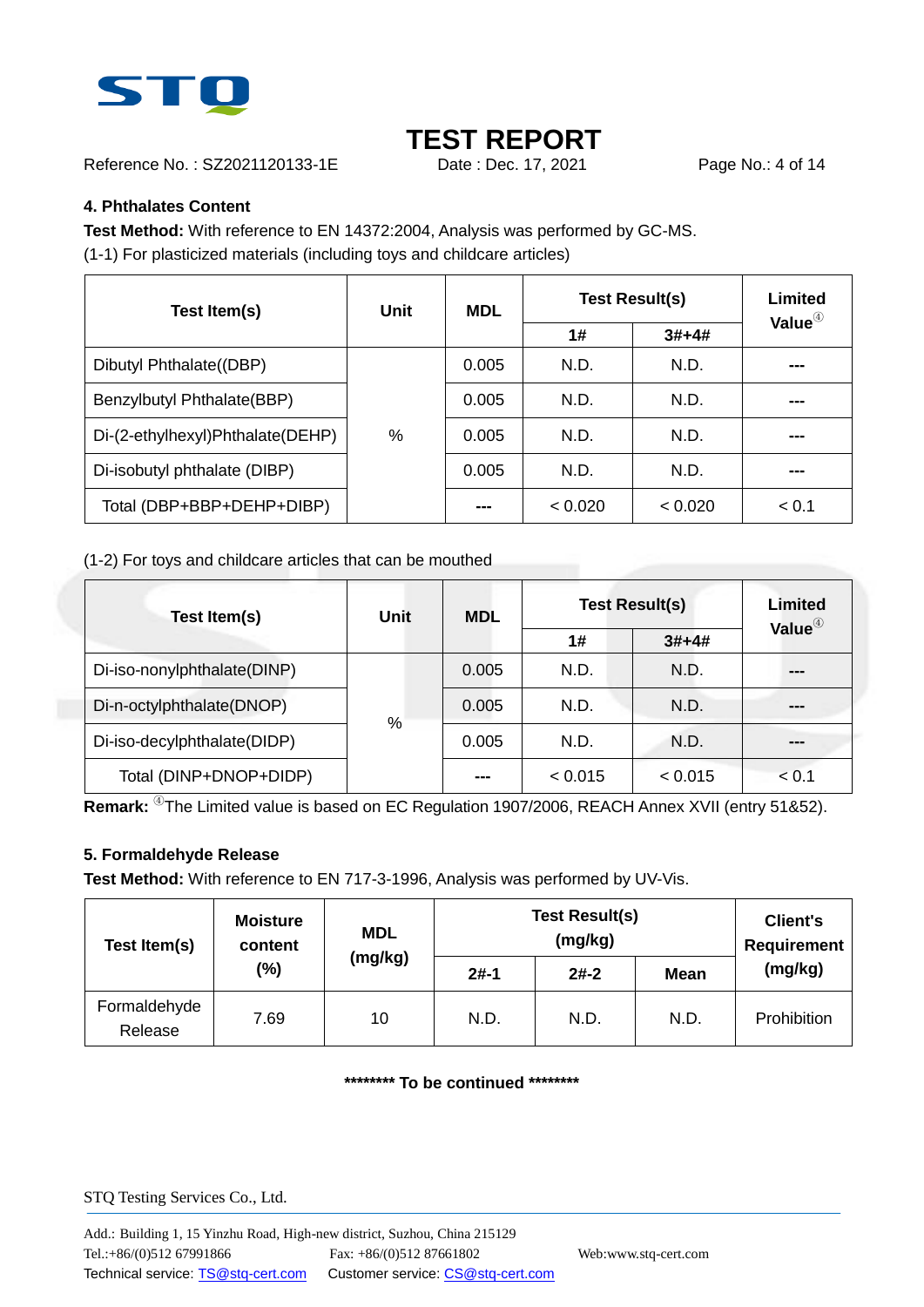

Reference No.: SZ2021120133-1E Date: Dec. 17, 2021 Page No.: 5 of 14

#### **6. Overall Migration Test**

**Test Method:** With reference to EN 1186-1:2002 for selection of conditions and test methods;

EN 1186-3:2002 aqueous food simulants by total immersion method.

### **Surface area(dm<sup>2</sup> )/Volume(ml):**

3# 1/100 4# 1/100

|                  |           |                           |                      | Result(s)   |                      | Maximum |                                |
|------------------|-----------|---------------------------|----------------------|-------------|----------------------|---------|--------------------------------|
| <b>Simulants</b> | Unit      | <b>Test Condition</b>     | $3#-1$ <sup>st</sup> | $3#-2^{nd}$ | $3#-3$ <sup>rd</sup> | Limit   | <b>Permissible Conclusion*</b> |
| 10% ethanol      | $mq/dm^2$ | 2 hours at 70 $\degree$ C | < 3.0                | <3.0        | < 3.0                | 10      | <b>PASS</b>                    |

|                  |                    |                           |                      | Result(s)   |          | <b>Maximum</b> |                                |
|------------------|--------------------|---------------------------|----------------------|-------------|----------|----------------|--------------------------------|
| <b>Simulants</b> | Unit               | <b>Test Condition</b>     | $4#-1$ <sup>st</sup> | $4#-2^{nd}$ | $4#-3rd$ | Limit          | <b>Permissible Conclusion*</b> |
| 10% ethanol      | ma/dm <sup>2</sup> | 2 hours at 70 $\degree$ C | < 3.0                | < 3.0       | < 3.0    | 10             | <b>PASS</b>                    |

**\*\*\*\*\*\*\*\* To be continued \*\*\*\*\*\*\*\***

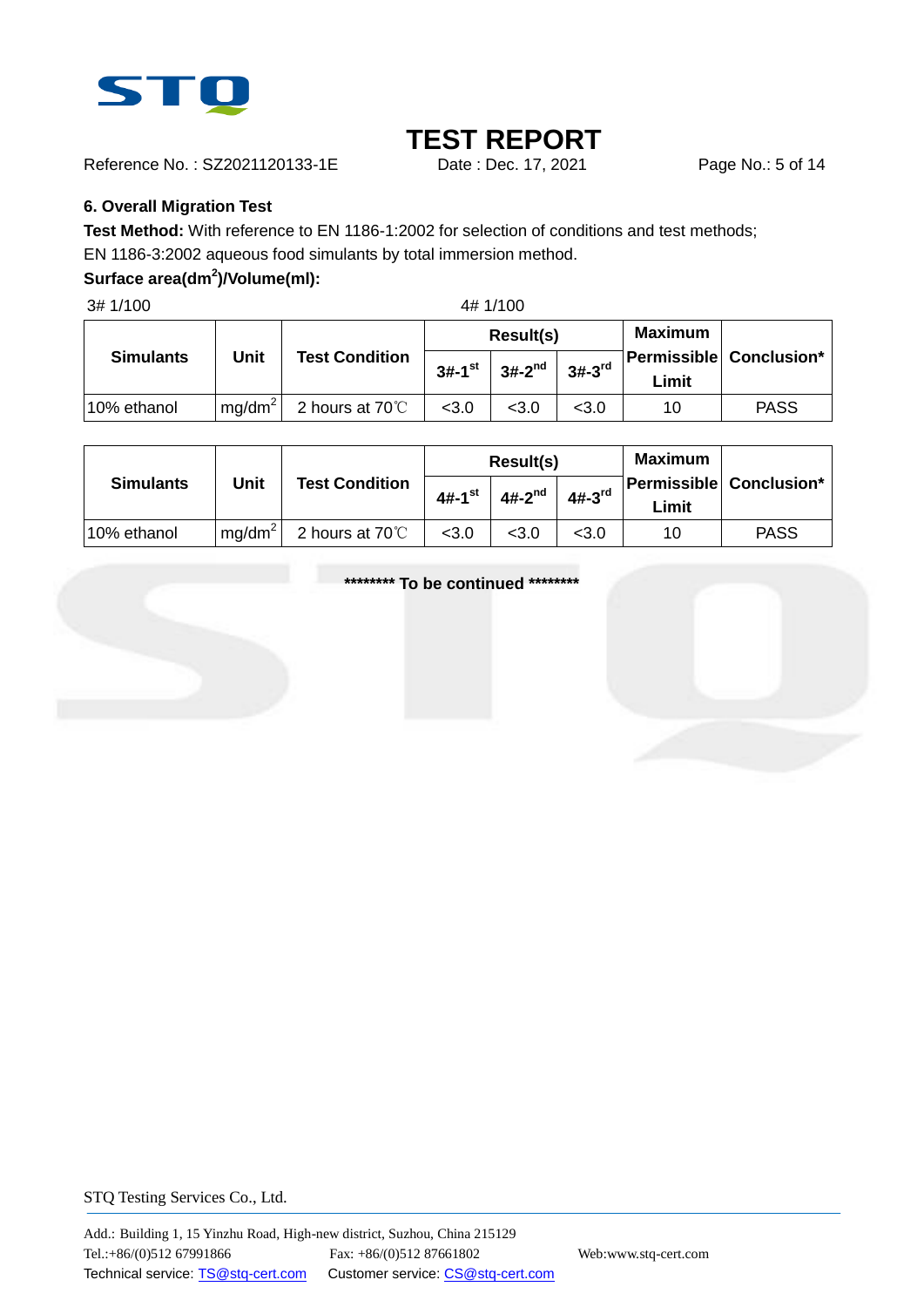

Reference No.: SZ2021120133-1E Date : Dec. 17, 2021 Page No.: 6 of 14

#### **7. Soluble Heavy Metals**

**Test Method:** Sample preparation in 3% Acetic acid at 70℃ for 2 hours, followed by analysis using Inductively Coupled Plasma Optical Emission Spectrometer.

### **Surface area(dm<sup>2</sup> )/Volume(ml):**

|       |                      |          |          | <b>Maximum Permissible</b> |
|-------|----------------------|----------|----------|----------------------------|
|       | $3#-1$ <sup>st</sup> | $3#-2nd$ | $3#-3rd$ | Limit                      |
| mg/kg | < 0.1                | < 0.1    | < 0.1    | 1                          |
| mg/kg | < 0.01               | < 0.01   | < 0.01   | 0.04                       |
| mg/kg | < 0.01               | < 0.01   | < 0.01   | 0.01                       |
| mg/kg | < 0.1                | < 0.1    | < 0.1    | 1                          |
| mg/kg | < 0.001              | < 0.001  | < 0.001  | 0.002                      |
| mg/kg | < 0.01               | < 0.01   | < 0.01   | 0.01                       |
| mg/kg | < 0.01               | < 0.01   | < 0.01   | 0.05                       |
| mg/kg | < 0.1                | < 0.1    | < 0.1    | 5                          |
| mg/kg | $<$ 5                | < 5      | < 5      | 48                         |
| mg/kg | < 0.01               | < 0.01   | < 0.01   | 0.01                       |
| mg/kg | < 0.01               | < 0.01   | < 0.01   | 0.6                        |
| mg/kg | < 0.01               | < 0.01   | < 0.01   | 0.6                        |
| mg/kg | < 0.01               | < 0.01   | < 0.01   | 0.01                       |
| mg/kg | < 0.01               | < 0.01   | < 0.01   | 0.02                       |
| mg/kg | < 0.1                | < 0.1    | < 0.1    | 5                          |
| mg/kg | < 0.01               | < 0.01   | < 0.01   | 0.05                       |
| mg/kg | < 0.01               | < 0.01   | < 0.01   |                            |
| mg/kg | < 0.01               | < 0.01   | < 0.01   | Sum≤0.05                   |
| mg/kg | < 0.01               | < 0.01   | < 0.01   |                            |
| mg/kg | < 0.01               | < 0.01   | < 0.01   |                            |
| ---   | <b>PASS</b>          |          |          | ---                        |
|       | Unit                 |          | 4# 1/167 | <b>Result(s)</b>           |

**\*\*\*\*\*\*\*\* To be continued \*\*\*\*\*\*\*\***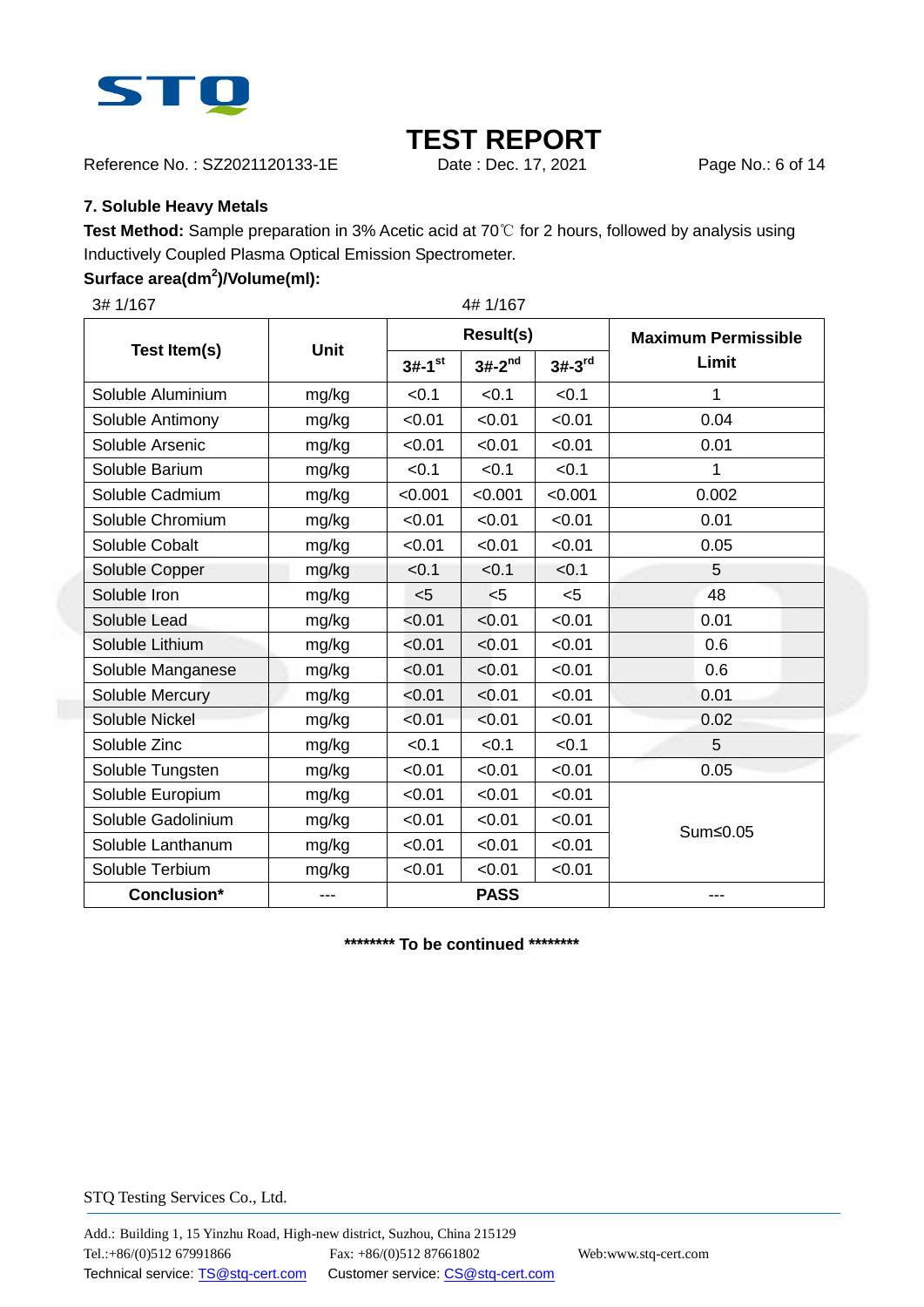

Reference No.: SZ2021120133-1E Date : Dec. 17, 2021 Page No.: 7 of 14

|                    | <b>Unit</b> | <b>Result(s)</b>     |             |          | <b>Maximum Permissible</b> |  |
|--------------------|-------------|----------------------|-------------|----------|----------------------------|--|
| Test Item(s)       |             | $4#-1$ <sup>st</sup> | $4#-2^{nd}$ | $4#-3rd$ | Limit                      |  |
| Soluble Aluminium  | mg/kg       | < 0.1                | < 0.1       | < 0.1    | 1                          |  |
| Soluble Antimony   | mg/kg       | < 0.01               | < 0.01      | < 0.01   | 0.04                       |  |
| Soluble Arsenic    | mg/kg       | < 0.01               | < 0.01      | < 0.01   | 0.01                       |  |
| Soluble Barium     | mg/kg       | < 0.1                | < 0.1       | < 0.1    | 1                          |  |
| Soluble Cadmium    | mg/kg       | < 0.001              | < 0.001     | < 0.001  | 0.002                      |  |
| Soluble Chromium   | mg/kg       | < 0.01               | < 0.01      | < 0.01   | 0.01                       |  |
| Soluble Cobalt     | mg/kg       | < 0.01               | < 0.01      | < 0.01   | 0.05                       |  |
| Soluble Copper     | mg/kg       | < 0.1                | < 0.1       | < 0.1    | 5                          |  |
| Soluble Iron       | mg/kg       | $5$                  | $5$         | < 5      | 48                         |  |
| Soluble Lead       | mg/kg       | < 0.01               | < 0.01      | < 0.01   | 0.01                       |  |
| Soluble Lithium    | mg/kg       | < 0.01               | < 0.01      | < 0.01   | 0.6                        |  |
| Soluble Manganese  | mg/kg       | < 0.01               | < 0.01      | < 0.01   | 0.6                        |  |
| Soluble Mercury    | mg/kg       | < 0.01               | < 0.01      | < 0.01   | 0.01                       |  |
| Soluble Nickel     | mg/kg       | < 0.01               | < 0.01      | < 0.01   | 0.02                       |  |
| Soluble Zinc       | mg/kg       | < 0.1                | < 0.1       | < 0.1    | 5                          |  |
| Soluble Tungsten   | mg/kg       | < 0.01               | < 0.01      | < 0.01   | 0.05                       |  |
| Soluble Europium   | mg/kg       | < 0.01               | < 0.01      | < 0.01   |                            |  |
| Soluble Gadolinium | mg/kg       | < 0.01               | < 0.01      | < 0.01   | Sum≤0.05                   |  |
| Soluble Lanthanum  | mg/kg       | < 0.01               | < 0.01      | < 0.01   |                            |  |
| Soluble Terbium    | mg/kg       | < 0.01               | < 0.01      | < 0.01   |                            |  |
| Conclusion*        | $---$       |                      | <b>PASS</b> |          | ---                        |  |

**\*\*\*\*\*\*\*\* To be continued \*\*\*\*\*\*\*\***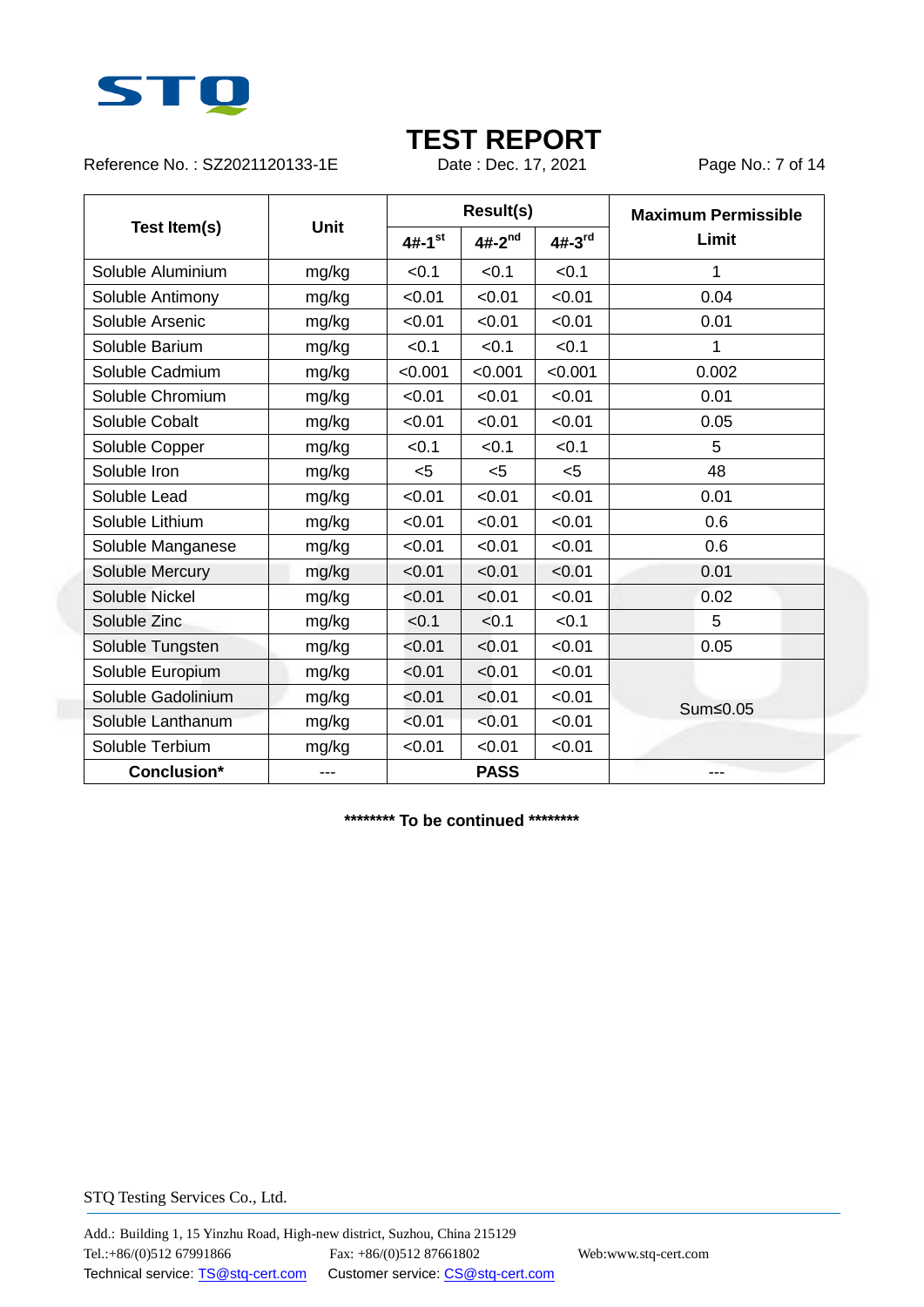

Reference No.: SZ2021120133-1E Date : Dec. 17, 2021 Page No.: 8 of 14

### **8. Specific Migration of Primary Aromatic Amine**

**Test Method:** Sample preparation with reference to EN 13130-1:2004 with selection of simulant and

condition, followed by analysis by LC/MS/MS & UV.

**Test Condition:** 3% Acetic acid, 2 hours at 70℃

### **Surface area(dm<sup>2</sup> )/Volume(ml):**

3# 1/167 4# 1/167

|                                       | Unit  |                      | <b>Result(s)</b> | <b>Maximum</b> |                             |
|---------------------------------------|-------|----------------------|------------------|----------------|-----------------------------|
| Test Item(s)                          |       | $3#-1$ <sup>st</sup> | $3#-2^{nd}$      | $3#-3rd$       | <b>Permissible</b><br>Limit |
| 4-Aminobiphenyl                       | mg/kg | < 0.001              | < 0.001          | < 0.001        | 0.002                       |
| Benzidine                             | mg/kg | < 0.001              | < 0.001          | < 0.001        | 0.002                       |
| 4-Chloro-o-toluidine                  | mg/kg | < 0.001              | < 0.001          | < 0.001        | 0.002                       |
| 2-Naphthylamine                       | mg/kg | < 0.001              | < 0.001          | < 0.001        | 0.002                       |
| O-Aminoazotoluene                     | mg/kg | < 0.001              | < 0.001          | < 0.001        | 0.002                       |
| 5-nitro-o-toluidine                   | mg/kg | < 0.001              | < 0.001          | < 0.001        | 0.002                       |
| 4-Chloroaniline                       | mg/kg | < 0.001              | < 0.001          | < 0.001        | 0.002                       |
| 4-methoxy-m-phenylenediamine          | mg/kg | < 0.001              | < 0.001          | < 0.001        | 0.002                       |
| 4,4'-methylenedianiline               | mg/kg | < 0.001              | < 0.001          | < 0.001        | 0.002                       |
| 3,3'-Dichlorobenzidine                | mg/kg | < 0.001              | < 0.001          | < 0.001        | 0.002                       |
| 3,3'-Dimethoxybenzidine               | mg/kg | < 0.001              | < 0.001          | < 0.001        | 0.002                       |
| 3,3'-Dimethylbenzidine                | mg/kg | < 0.001              | < 0.001          | < 0.001        | 0.002                       |
| 4,4'-methylenedi-o-toluidine          | mg/kg | < 0.001              | < 0.001          | < 0.001        | 0.002                       |
| P-Cresidine                           | mg/kg | < 0.001              | < 0.001          | < 0.001        | 0.002                       |
| 4,4'-Methylene-bis-(2-Chloro-aniline) | mg/kg | < 0.001              | < 0.001          | < 0.001        | 0.002                       |
| 4,4'-oxydianiline                     | mg/kg | < 0.001              | < 0.001          | < 0.001        | 0.002                       |
| 4,4'-Thiodianiline                    | mg/kg | < 0.001              | < 0.001          | < 0.001        | 0.002                       |
| O-Toluidine                           | mg/kg | < 0.001              | < 0.001          | < 0.001        | 0.002                       |
| 4-methyl-m-phenylenediamine           | mg/kg | < 0.001              | < 0.001          | < 0.001        | 0.002                       |
| 2,4,5-Trimethylaniline                | mg/kg | < 0.001              | < 0.001          | < 0.001        | 0.002                       |
| 4-Aminoazobenzene                     | mg/kg | < 0.001              | < 0.001          | < 0.001        | 0.002                       |
| O-Anisidine                           | mg/kg | < 0.001              | < 0.001          | < 0.001        | 0.002                       |
| <b>Other Primary Aromatic Amine</b>   | mg/kg | < 0.01               | < 0.01           | < 0.01         | Sum≤0.01                    |
| Conclusion*                           | ---   | <b>PASS</b>          |                  | ---            |                             |

#### **\*\*\*\*\*\*\*\* To be continued \*\*\*\*\*\*\*\***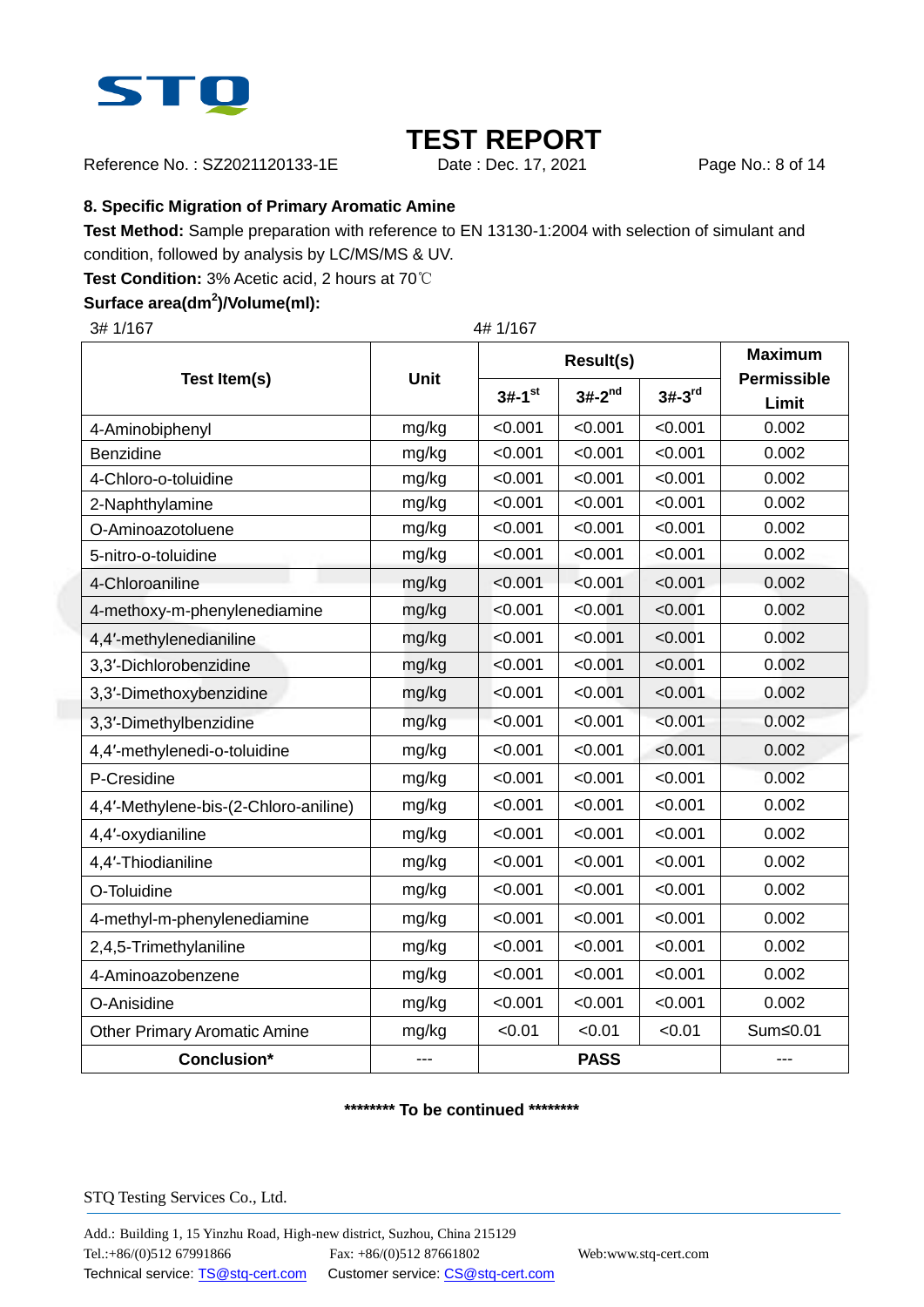

Reference No.: SZ2021120133-1E Date : Dec. 17, 2021 Page No.: 9 of 14

|                                       | <b>Unit</b> |                      | <b>Result(s)</b> | <b>Maximum</b><br><b>Permissible</b> |          |
|---------------------------------------|-------------|----------------------|------------------|--------------------------------------|----------|
| Test Item(s)                          |             | $4#-1$ <sup>st</sup> | $4#-2^{nd}$      | $4#-3rd$                             | Limit    |
| 4-Aminobiphenyl                       | mg/kg       | < 0.001              | < 0.001          | < 0.001                              | 0.002    |
| <b>Benzidine</b>                      | mg/kg       | < 0.001              | < 0.001          | < 0.001                              | 0.002    |
| 4-Chloro-o-toluidine                  | mg/kg       | < 0.001              | < 0.001          | < 0.001                              | 0.002    |
| 2-Naphthylamine                       | mg/kg       | < 0.001              | < 0.001          | < 0.001                              | 0.002    |
| O-Aminoazotoluene                     | mg/kg       | < 0.001              | < 0.001          | < 0.001                              | 0.002    |
| 5-nitro-o-toluidine                   | mg/kg       | < 0.001              | < 0.001          | < 0.001                              | 0.002    |
| 4-Chloroaniline                       | mg/kg       | < 0.001              | < 0.001          | < 0.001                              | 0.002    |
| 4-methoxy-m-phenylenediamine          | mg/kg       | < 0.001              | < 0.001          | < 0.001                              | 0.002    |
| 4,4'-methylenedianiline               | mg/kg       | < 0.001              | < 0.001          | < 0.001                              | 0.002    |
| 3,3'-Dichlorobenzidine                | mg/kg       | < 0.001              | < 0.001          | < 0.001                              | 0.002    |
| 3,3'-Dimethoxybenzidine               | mg/kg       | < 0.001              | < 0.001          | < 0.001                              | 0.002    |
| 3,3'-Dimethylbenzidine                | mg/kg       | < 0.001              | < 0.001          | < 0.001                              | 0.002    |
| 4,4'-methylenedi-o-toluidine          | mg/kg       | < 0.001              | < 0.001          | < 0.001                              | 0.002    |
| P-Cresidine                           | mg/kg       | < 0.001              | < 0.001          | < 0.001                              | 0.002    |
| 4,4'-Methylene-bis-(2-Chloro-aniline) | mg/kg       | < 0.001              | < 0.001          | < 0.001                              | 0.002    |
| 4,4'-oxydianiline                     | mg/kg       | < 0.001              | < 0.001          | < 0.001                              | 0.002    |
| 4,4'-Thiodianiline                    | mg/kg       | < 0.001              | < 0.001          | < 0.001                              | 0.002    |
| O-Toluidine                           | mg/kg       | < 0.001              | < 0.001          | < 0.001                              | 0.002    |
| 4-methyl-m-phenylenediamine           | mg/kg       | < 0.001              | < 0.001          | < 0.001                              | 0.002    |
| 2,4,5-Trimethylaniline                | mg/kg       | < 0.001              | < 0.001          | < 0.001                              | 0.002    |
| 4-Aminoazobenzene                     | mg/kg       | < 0.001              | < 0.001          | < 0.001                              | 0.002    |
| O-Anisidine                           | mg/kg       | < 0.001              | < 0.001          | < 0.001                              | 0.002    |
| <b>Other Primary Aromatic Amine</b>   | mg/kg       | < 0.01               | < 0.01           | < 0.01                               | Sum≤0.01 |
| <b>Conclusion*</b>                    |             | <b>PASS</b>          |                  |                                      |          |

**\*\*\*\*\*\*\*\* To be continued \*\*\*\*\*\*\*\***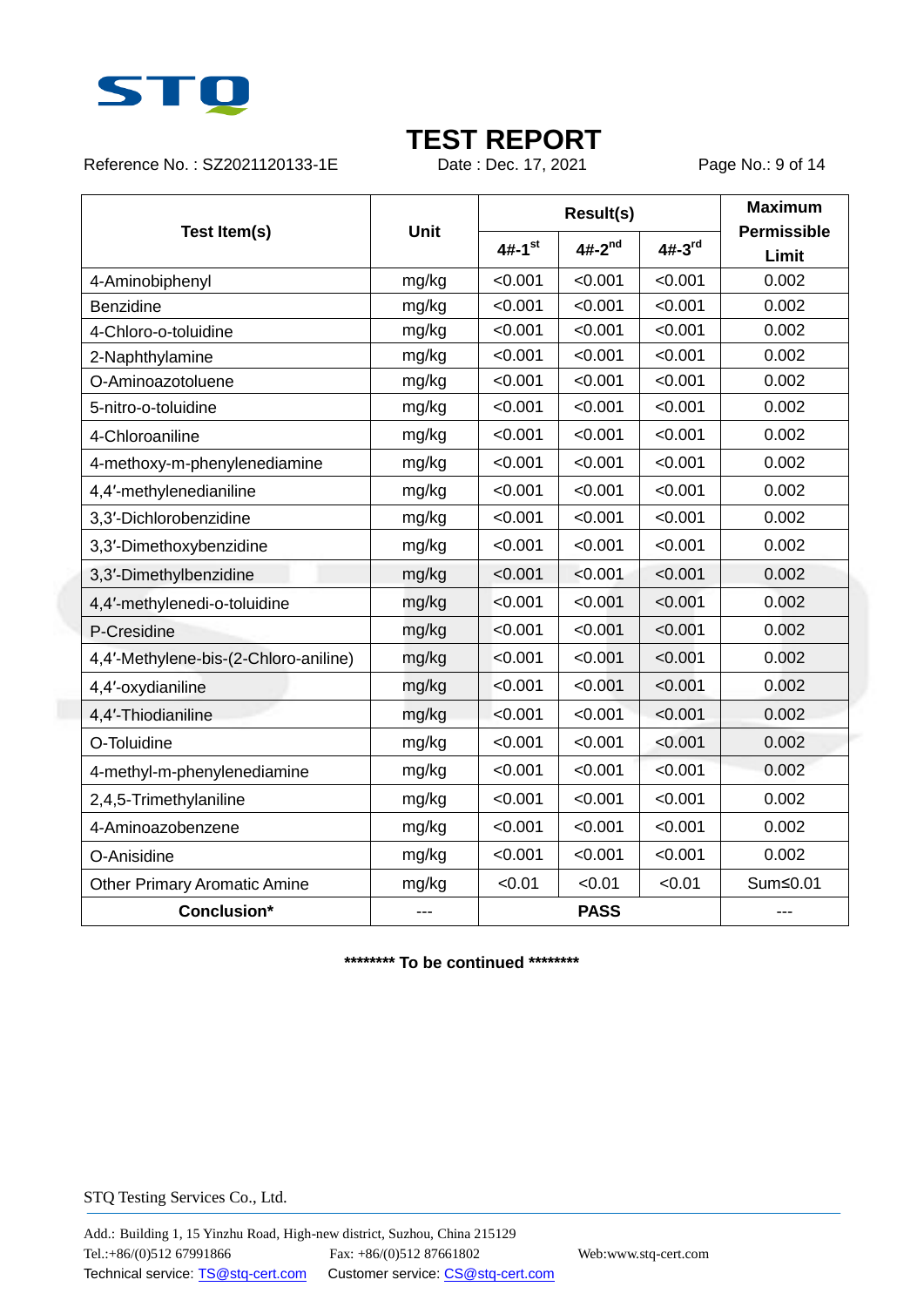

Reference No. : SZ2021120133-1E Date : Dec. 17, 2021 Page No.: 10 of 14

### **9. Specific Migration of Acetaldehyde**

**Test Method:** Sample preparation with reference to EN 13130-1:2004 with selection of stimulant and condition, followed by analysis by GC/MS.

### **Surface area(dm<sup>2</sup> )/Volume(ml):** 1/167

|                                                                                    | Unit  | Result(s)            |             |          | <b>Maximum</b>           |
|------------------------------------------------------------------------------------|-------|----------------------|-------------|----------|--------------------------|
| Test Item(s)                                                                       |       | $3#-1$ <sup>st</sup> | $3#-2^{nd}$ | $3#-3rd$ | <b>Permissible Limit</b> |
| Specific migration of Acetaldehyde<br>in 3% Acetic acid at 70 $\degree$ C, 2 hours | mg/kg | < 1.0                | < 1.0       | < 1.0    | 6.0                      |
| Conclusion*                                                                        |       |                      | <b>PASS</b> |          | ---                      |

### **10. Specific Migration of Terephthalic acid**

**Test Method:** Sample preparation with reference to EN 13130-1:2004 with selection of stimulant and condition, followed by analysis by GC/MS.

### **Surface area(dm<sup>2</sup> )/Volume(ml):** 1/167

|                                                                             | Unit  |                      | <b>Result(s)</b> | Maximum              |                          |
|-----------------------------------------------------------------------------|-------|----------------------|------------------|----------------------|--------------------------|
| Test Item(s)                                                                |       | $3#-1$ <sup>st</sup> | $3#-2^{nd}$      | $3#-3$ <sup>rd</sup> | <b>Permissible Limit</b> |
| Specific migration of Terephthalic<br>Acid in 3% Acetic acid at 70℃,2 hours | mg/kg | < 1.0                | < 1.0            | < 1.0                | 7.5                      |
| Conclusion*                                                                 | ---   |                      | <b>PASS</b>      |                      | ---                      |

**Remark:** \*According to Regulation (EU) No 10/2011 and its amendment (EU) 2020/1245, for repeated use materials and articles:

1) The applicable overall migration test shall be carried out three times on a single sample. The overall migration in the second test shall be lower than in the first test, and the overall migration in the third test shall be lower than in the second test. Compliance with the overall migration limit shall be verified on the basis of the level of the overall migration found in the third test.

2) Specific migration test(s) shall be carried out three times on a single sample. Compliance shall than be verified on the basis of the level of the migration found in the third test and on the basis of the stability of the material or article from the first to the third migration test. The stability of the material shall be considered insufficient if migration is observed above the level of detection in any of the three migration tests, and increases from the first migration test to the third migration test. In case of insufficient stability, compliance of the material shall not be established even in case the specific migration limit is not exceeded in any of the three tests. Irrespective of the above rules, a material or article shall never be considered to comply with the Regulation if in the first test a substance that is prohibited from migrating or from being released in detectable quantities.

#### **\*\*\*\*\*\*\*\* To be continued \*\*\*\*\*\*\*\***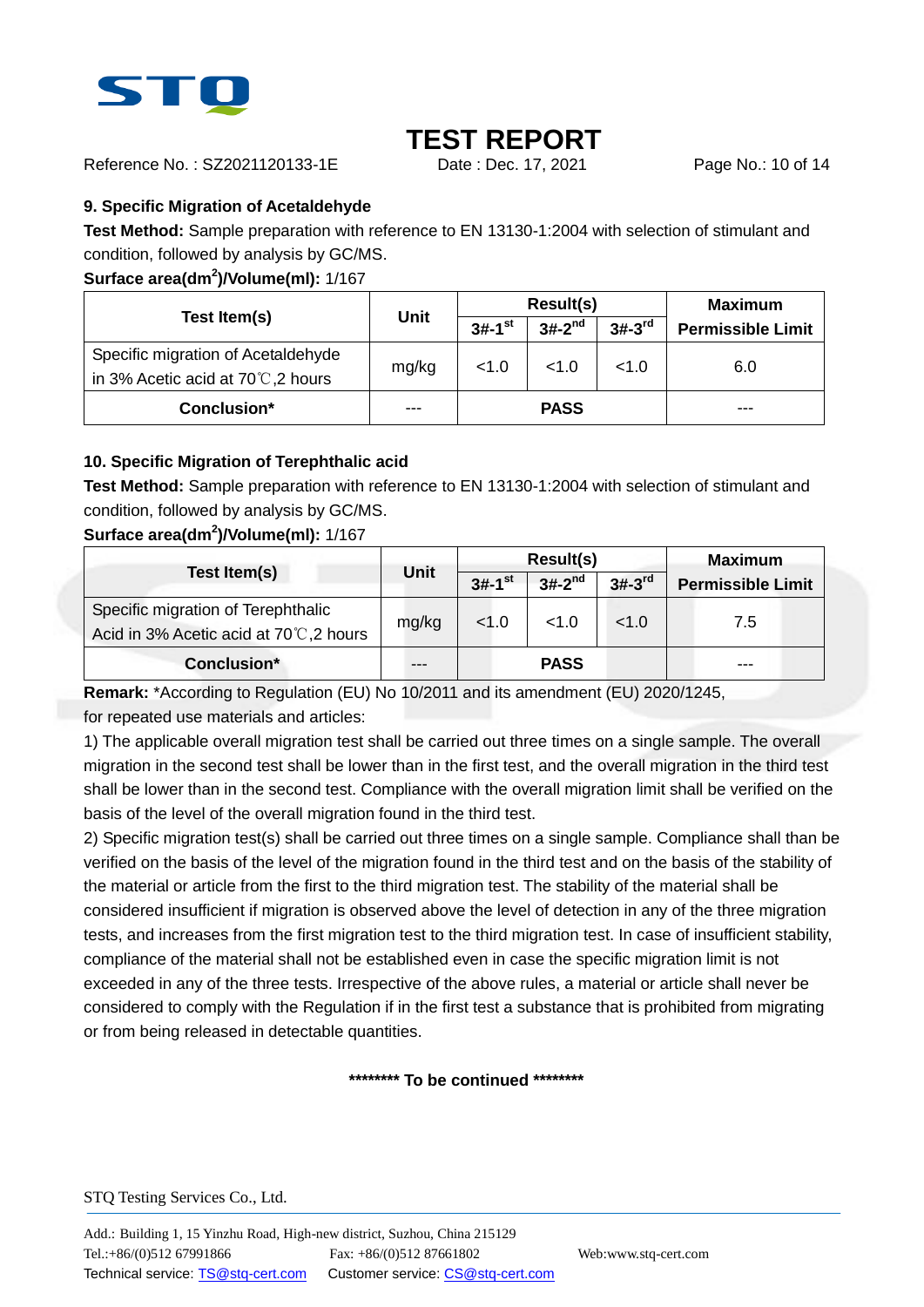

Reference No.: SZ2021120133-1E Date: Dec. 17, 2021 Page No.: 11 of 14

- **Note :** 1) MDL = Method Detection Limit.
	- 2) N.D. = Not detected, less than MDL.
	- 3) "**---**" = Not Regulated.
	- 4)  $%$  = Percentage by weight.
	- $5)$  $^{\circ}$  These tests were conducted from the rest sample, and the test period was Dec. 13, 2021 to Dec. 17, 2021.

#### **Test Part Description:**

- 1# Transparent coating
- 2# Brown bamboo handle
- 3# Beige plastic brushing(PET)
- 4# Beige plastic brushing(PP)



### **SAMPLE PHOTOS**

**\*\*\*\*\*\*\*\* To be continued \*\*\*\*\*\*\*\***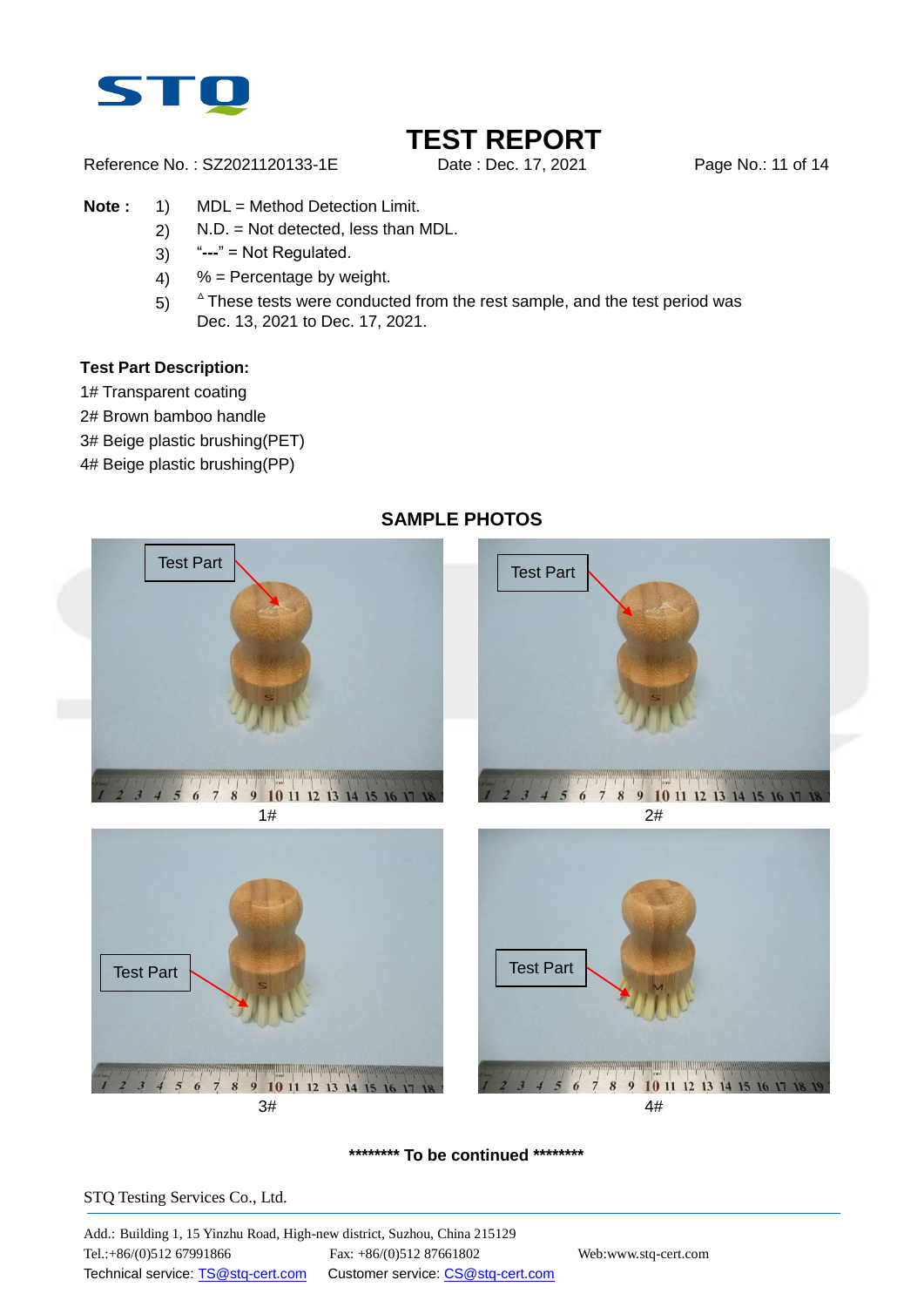

Reference No.: SZ2021120133-1E Date: Dec. 17, 2021 Page No.: 12 of 14

### **TEST REPORT**<br>Date : Dec. 17, 2021

### **PRODUCT PHOTO**



### **\*\*\*\*\*\*\*\* END OF REPORT \*\*\*\*\*\*\*\*\***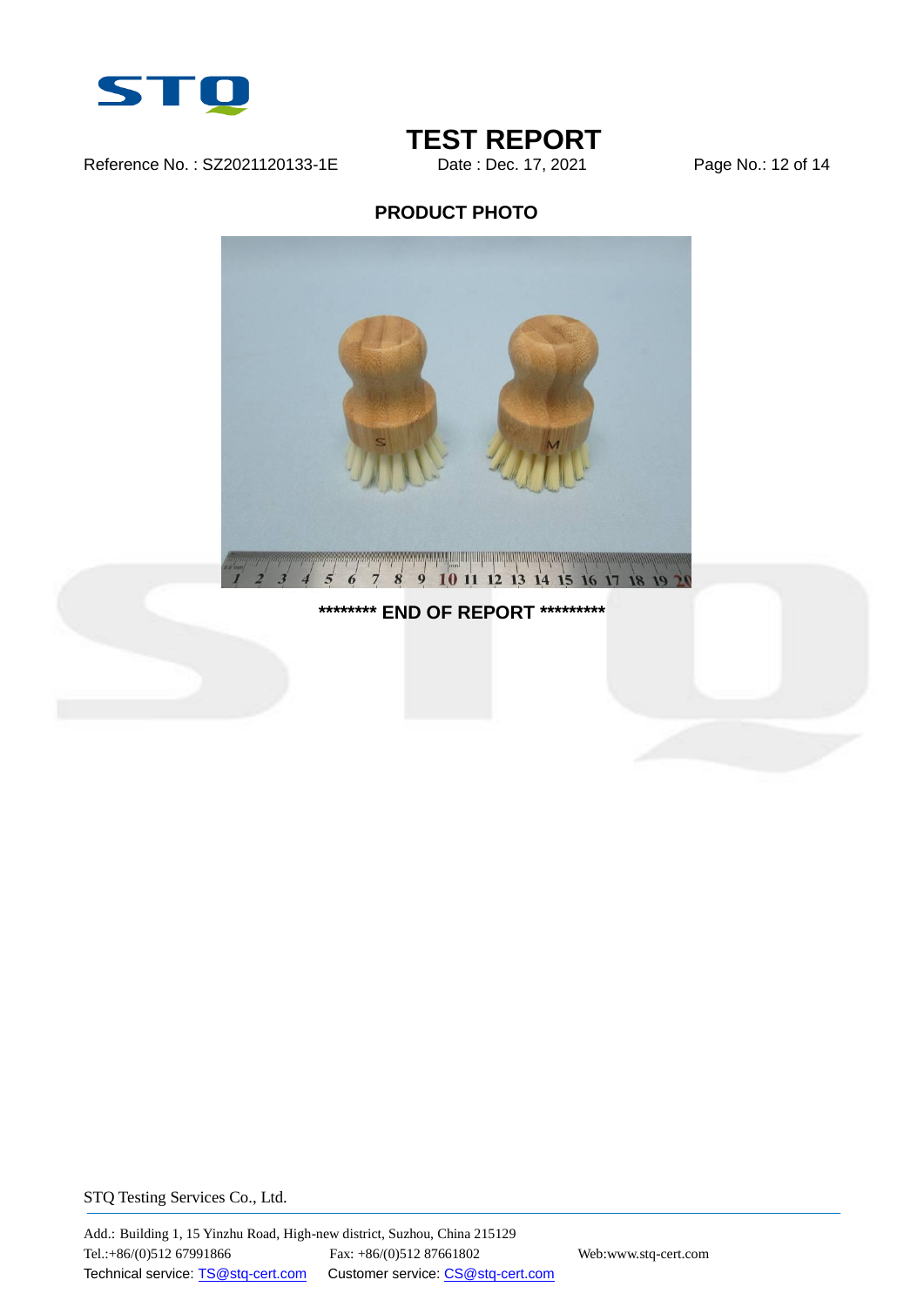

### **TEST REPORT**

Reference No. : SZ2021120133-1E Date : Dec. 17, 2021 Page No.: 13 of 14

### GENERAL CONDITIONS OF SERVICES

STQ Testing Services Co.,Ltd. (hereinafter "STQ"), The testing or examining under the request of the customer should obey terms as follow, according to regulation of "Contract Law of the People's Republic of China" on processing and undertaking contract, our company have legal right of termination without any reason and have the right to accept or refuse testing or examining request:

- 1. STQ only acts for the person or body originating the instructions (the"Clients"). No other party is entitled to give instructions, particularly on the scope of testing or delivery of report or certificate, unless authorized by the Clients.
- 2. Sample recycling: when the testing or examining is finished, the customer should recycle the sample. Within 30 days after issuing of testing report, if the customer could not recycle the sample or send notification of sample recycling in written (for example, if the sample belongs to consumables, toxic drugs, dangerous goods and other items that are not suitable for long-term storage, such as semi-finished products and fragile samples such as liquids and powders , the retention period will be shortened to 7 days ). After the retention period,STQ has the right to dispose of the sample arbitrarily without paying compensation or compensation to the customer and take no responsibility for the consequences that damages the customer's trade secrets and intellectual property rights due to the loss of the sample.
- 3. The delivery and return fee of the samples which need to do testing at STQ should be paied by the client. STQ will not bear the responsibility for the testing error that is caused by transporting, packaging and labelling.
- 4. The Clients shall always comply with the following before or during STQ providing its services:
- a) provide sample(s) and relevant data, at the same time, guarantee the consistence of the sample(s)'name they declared with the sample(s) or the goods provided. Otherwise, STO will not bear any relevant responsibilities;
- b) giving timely instructions and adequate information to enable STQ to perform the services effectively;
- c) supply, when requested by STQ, any equipment and personnel for the performance of the services;
- d) take all necessary steps to eliminate or remedy any obstruction in the performance of the services;
- e) inform STQ in advance of any hazards or dangers, actual or potential, associated with any order of samples or testing;
- f) provide all necessary access for STQ's representative to enable the required services to be performed effectively;
- g) ensure all essential steps are taken for safety of working conditions, sites and installations during the performance of services;
- h) fully discharge all its liabilities under any contract like sales contract with a third party, whether or not a report or certificate has been issued by STQ, failing which STQ shall be under no obligation to the Clients.
- 5. Subject to STQ's accepting the Client's instructions, STQ will issue reports or certificates which reflect statements of opinion made with due care within the scope of instructions but STQ is not obliged to report upon any facts outside the instructions, if there were any dissidence about the report or certificate, the Client should provide the written declaration to STQ within 15 days after the date receiving the report or certificate, otherwise, STQ will not hear the case after the date limit.
- 6. STQ is irrevocably authorized by the Clients to deliver at its discretion the report or the certificate to any third party when instructed by the Clients or where it implicitly follows from circumstances, trade custom, usage or practice as determined by STQ.
- 7. A test report will be issued in confidence to the Clients and it will be strictly treated as such by STQ. It may not be reproduced either in its entirety or in part and it may not be used for advertising or other unauthorized purposes without the written consent of STQ. The Clients to whom the Report is issued may, however, show or send it, or a certified copy thereof prepared by STQ, to his customer, supplier or other persons directly concerned. STQ will not, without the consent of the Clients, enter into any discussion or correspondence with any third party concerning the contents of the report unless required by the relevant governmental authorities, laws or court orders.
- 8. Applicants wishing to use STQ's reports in court proceedings or arbitration shall inform STQ to that effect prior to submitting the sample for testing.
- 9. The report will refer only to the sample tested and will not apply to the bulk, unless the sampling has been carried out by STQ and is stated as such in the Report. Also, the report is only for reference.
- 10. Any documents containing engagements between the Clients and third parties like contracts of sale, letters of credit, bills of lading, etc. are regarded as information for STQ only and do not affect the scope of the services or the obligations accepted by STQ.
- 11. If the Clients do not specify the methods/standards to be applied, STQ will choose the appropriate ones and further information regarding the methods can be obtained by direct contact with STQ, for the in-house method, STQ will only provide the summary.
- 12. No liability shall be incurred by and no claim shall be made against STQ or its servants, agents, employees or independent contractors in respect of any loss or damage to any such materials, equipment and property occurring whilst at STQ or any work places in which the testing is carried out, or in the course of transit to or from STQ or the said work places, whether or not resulting from any acts, neglect or default on the part of any such servants, agents, employees or independent contractors of STQ.
- 13. STQ will not be liable, or accept responsibility for any loss or damage howsoever arising from the use of information contained in any of its reports or in any communication whatsoever about its said tests or investigations.
- 14. Except for term 11 and term 12, if the test sample is damaged due to the negligence of ZOTAC, the total compensation for loss and damage to the sample or loss to the customer shall not exceed twice of the test service fee.
- 15. In the event of STQ prevented by any cause outside STQ's control from performing any service for which an order has been given or an agreement made, the Clients shall pay to STQ:
- a) the amount of all abortive expenditure actually made or incurred;
- b) a proportion of the agreed fee or commission equal to the proportion (if any) of the service actually carried out by STQ, and STQ shall be relieved of all responsibility whatsoever for the partial or total non-performance of the required service.

16. STQ shall be discharged from all liabilities for all claims for loss, damage or expense unless suit is brought within one calendar

STQ Testing Services Co., Ltd.

Add.: Building 1, 15 Yinzhu Road, High-new district, Suzhou, China 215129 Tel.:+86/(0)512 67991866 Fax: +86/(0)512 87661802 Web:www.stq-cert.com Technical service: TS@stq-cert.com Customer service: CS@stq-cert.com